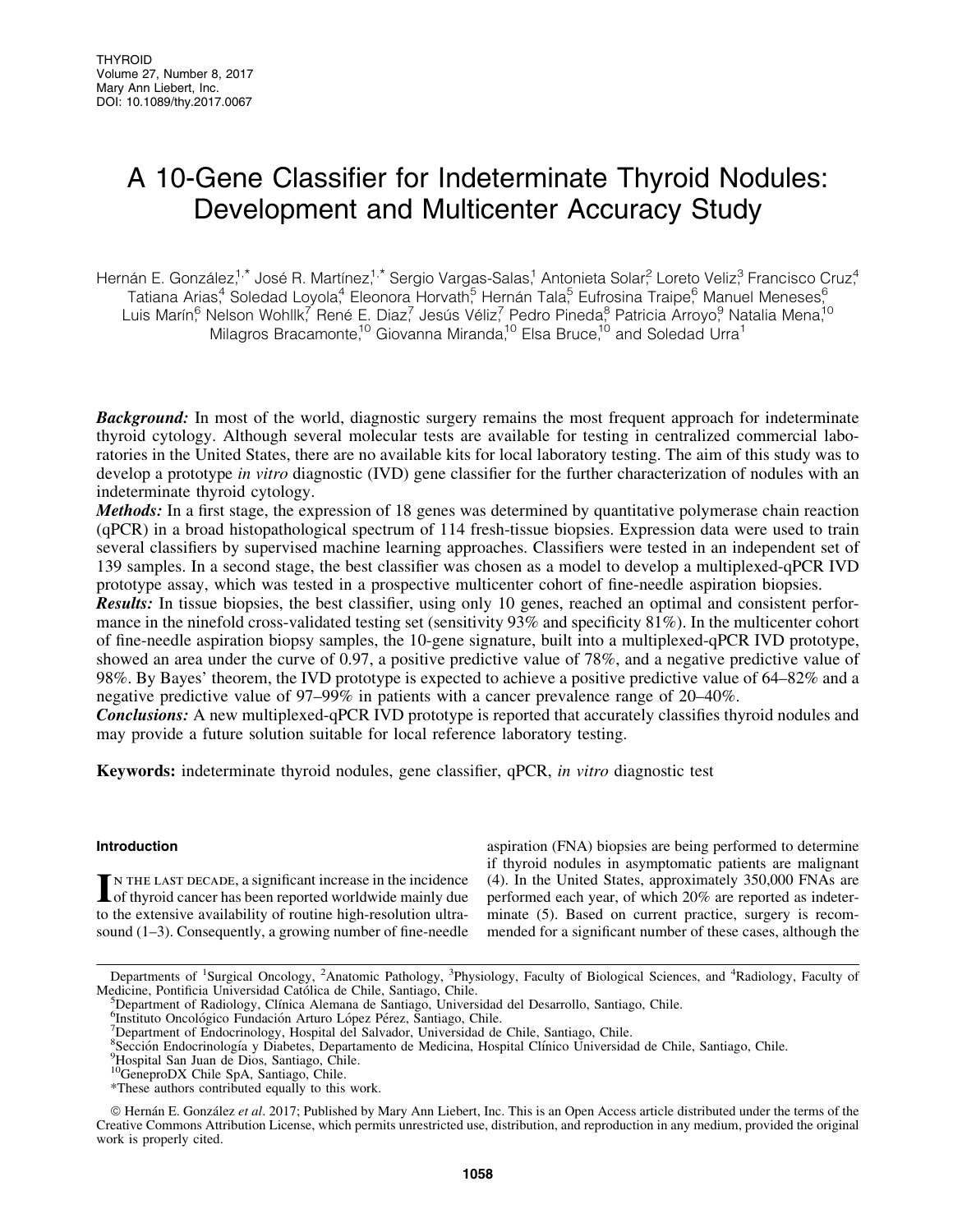#### GENE CLASSIFIER FOR INDETERMINATE THYROID NODULES 1059

malignancy prevalence in indeterminate thyroid nodules (ITN) is 15–25% (6). Thus, a significant number of unnecessary surgeries are performed yearly, exposing patients to surgical risks and permanent hormone supplementation, as well as generating major costs to health systems (3).

Recently, several molecular tests have emerged to improve the diagnosis of ITN based on two strategies (7). One approach is to rule in malignancy based on the detection of specific DNA mutations and/or chromosomal rearrangements (8). This approach requires high specificity and positive predictive value (PPV) to identify patients who would benefit from surgery (6). The alternative approach is to rule out malignancy, which uses mRNA or microRNA gene expression profiles, where high sensitivity and negative predictive value (NPV) are required to recommend clinical follow-up safely (9–12). New tests with sufficient predictive values to rule in and rule out malignancy have been described. Such tests could reduce the need for diagnostic lobectomy in lowrisk patients while providing guidance for surgery for highrisk cases (12–14).

Although these tests provide a solution for ITN, access to these assays is still limited, since they require shipping samples overseas to centralized laboratories that have developed in-house ''laboratory-developed tests.'' Moreover, in the absence of an *in vitro* diagnostic test (IVD or Kit) for local reference clinical laboratories, surgery remains the most frequent choice to determine the definitive diagnosis of ITN in most of the world. An IVD requires a reduced number of biomarkers, low turnaround time, and high compatibility with widely available diagnostic platforms (e.g., real-time polymerase chain reaction [qPCR]). In addition, an IVD should achieve an NPV of at least 95% (similar to the estimated true negative rate of Bethesda II cytology) and be costeffective (i.e., specificity >78% in order to reduce unnecessary surgeries significantly) (6,15). To the authors' knowledge, no IVD for ITN with these features has been reported, thus limiting the access of patients to molecular diagnostic evaluation as an alternative to surgery.

The purpose of this study was to develop a prototype test able to classify thyroid nodules accurately and which can be performed as an IVD assay in reference laboratories. Using a multicenter cohort, a novel multiplexed-10-gene qPCR thyroid genetic classifier (TGC) with high sensitivity and specificity is reported.

## Materials and Methods

#### Sample collection

Fresh tissue thyroid biopsies (hereafter referred to as ''tissue biopsies'') were prospectively collected between 2013 and 2014 at the clinical hospital of the Pontifical Catholic University. Tissue biopsies were collected in the operating room from patients undergoing lobectomy or total thyroidectomy and immediately placed in RNALater (Ambion). FNA samples were prospectively collected by ultrasound guidance between 2014 and 2015 in five academic centers, stabilized in RNAprotect Cell Reagent (Qiagen) and stored at -80°C until RNA extraction. Patients signed an informed consent, previously approved by the Ethics Committee of each institution. The surgical pathology report was used as the gold standard for comparing both the tissue biopsies and the FNA cytologies in the Bethesda III,

IV, V, and VI categories. Since cases with Bethesda II did not undergo surgery, the cytology was considered as the gold standard (6).

#### Patients cohorts

Samples from tissue biopsies were stratified per histological diagnosis. Then, samples from each subtype diagnosis were randomly assigned to the training or the testing set (Fig. 1). The minimum sample size for each set was calculated based on the World Health Organization recommendations for clinical studies with a power of 80% and 95% accuracy (16). A blinded operator to the molecular diagnosis matched the classifier score to the respective surgical pathological report for each patient.

After at least six months of follow-up of a multicenter cohort of 1056 FNA samples, a surgical pathology report (gold standard) was obtained in 91/189 indeterminate cases (Bethesda III/IV; Fig. 1). To complete the cohorts, an additional 45 non-indeterminate samples were randomly selected (15 Bethesda V/VI and 30 Bethesda II; Fig. 1). Samples were then stratified per the cytology report and outcome (cancer/ benign) and randomly assigned, as shown in Figure 1.

Histopathological characteristics and the TNM stage of all malignant samples are described in Supplementary Table S1 (Supplementary Data are available online at www.liebertpub .com/thy).

#### RNA extraction and cDNA synthesis

Total RNA from tissue biopsies and FNAs was extracted with the RNeasy Plus-Mini Kit (Qiagen). Total RNA concentration was determined using the Qubit RNA HS Assay Kit and Qubit<sup>®</sup> 3.0 fluorometer (Invitrogen). Reverse transcription reactions were performed in a final volume of  $20 \mu L$ by using 1  $\mu$ g of total RNA from tissue biopsies or 50 ng from FNA with the Improm  $II<sup>TM</sup>$  Reverse Transcription System (Promega) following the manufacturer's instructions.

## Biomarkers selection

Biomarkers for consideration were identified from a PubMed search (www.ncbi.nlm.nih.gov/pubmed/) for genes reported to show differential expression and/or biological significance in thyroid carcinogenesis/inflammation. To avoid genomic amplification, primers used for tissue biopsy analysis were designed in different exons using the Primer-BLAST software (www.ncbi.nlm.nih.gov/tools/primer-blast/). For FNA samples, specific commercially available Taqman probes were purchased (Thermo Fisher). The list of primers and Taqman assays for the target genes are shown in Supplementary Table S2.

## qPCR

Briefly, for tissue biopsies, reverse transcription (RT) reactions were performed with 1000 ng of total RNA. All qPCR reactions were performed in a final volume of  $20 \mu L$  of reaction mixture containing  $2 \mu L$  of cDNA, 10  $\mu L$  of  $2 \times \text{Bril}$ liant II SYBR Green qPCR Master Mix (Agilent), 250 nM of each primer, and nuclease-free water. All qPCR reactions were run in the Rotor-Gene Q cycler (Qiagen). Conditions for amplification were: 10 min at 95°C, followed by 40 cycles of 20 s at 95 $\degree$ C, 20 s at 60 $\degree$ C, and 20 s at 72 $\degree$ C. Melting curve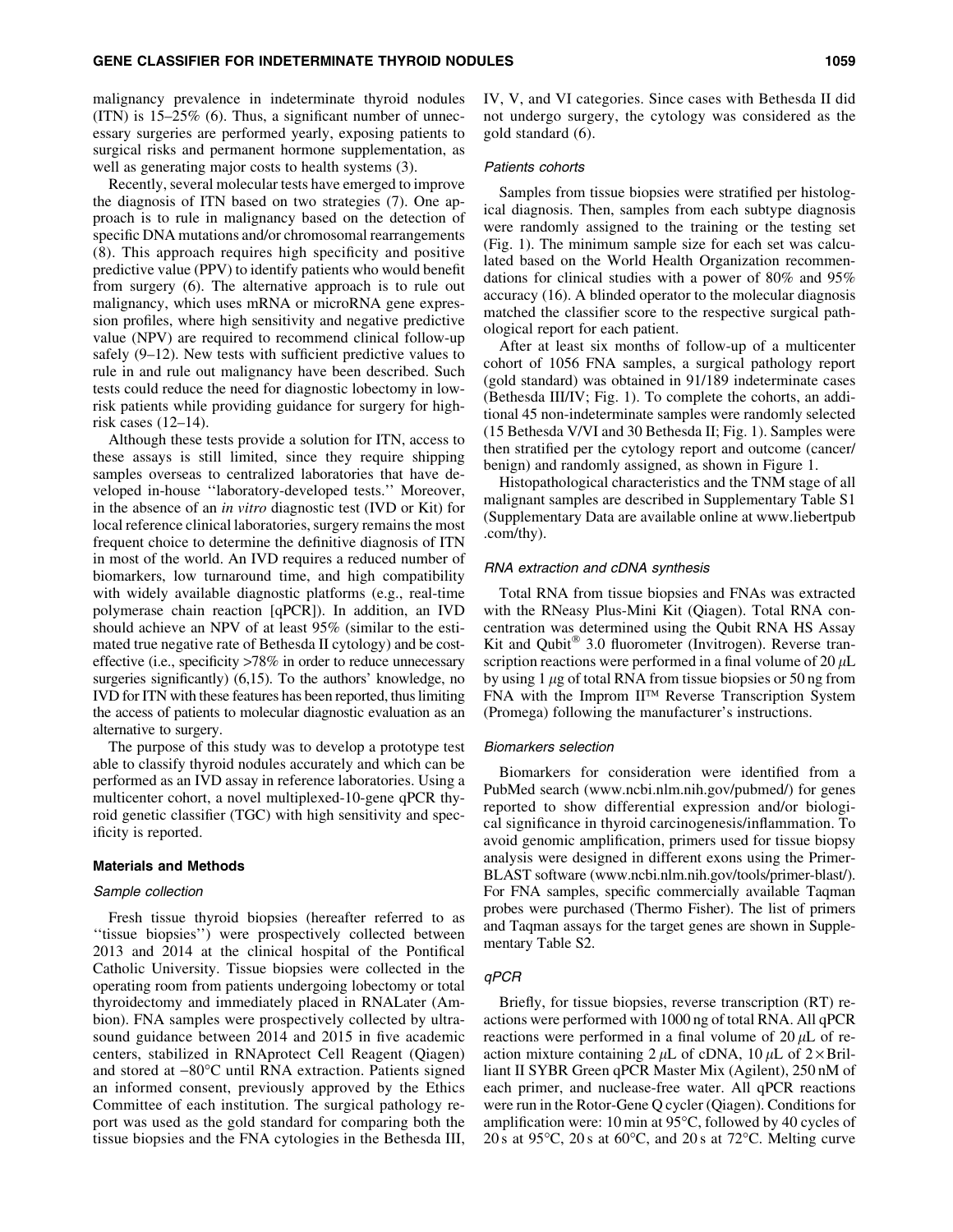

FIG. 1. Study design flow diagram.

analysis was performed by increasing the temperature  $1^{\circ}C/s$ , from 72°C to 95°C. Reactions with a cycle threshold >35 and/ or deficient melting curves were not considered.

For FNA samples, multiplex qPCR reactions of the prototype IVD were designed to include one target gene and two reference genes. Reactions were standardized following the manufactures recommendations (https://tools.thermofisher .com/content/sfs/manuals/taqman\_optimization\_man.pdf ). All qPCR reactions were performed by adding  $2 \mu L$  of 1:5 RT reaction dilution in a final volume of 20  $\mu$ L containing 10  $\mu$ L of  $2 \times$  Taqman Multiplex Master Mix with Mustang Purple (Life Technologies), sequence-specific Taqman<sup>®</sup> assays (Thermo Fisher), and nuclease-free water. All qPCR reactions were run in the Rotor-Gene Q thermocycler (Qiagen). Conditions for amplification were: 10 min at 95°C, followed by 40 cycles of 10 s at 95 $\degree$ C, and 20 s at 60 $\degree$ C.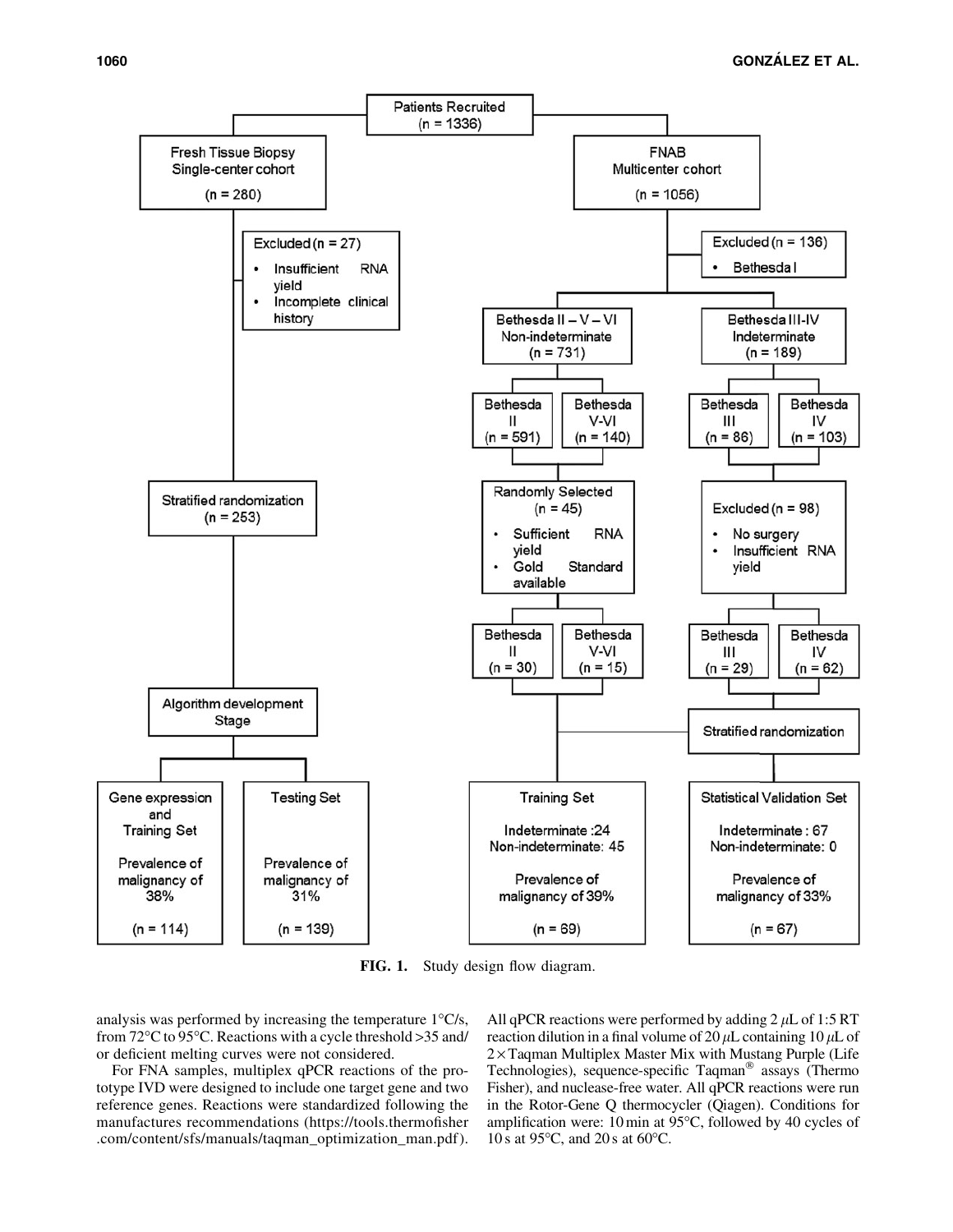## Classifier development

Initially, classifiers were developed using linear discriminant analysis (LDA) (17) or non-linear discriminant analysis (NLDA) (18) with a cross-validation sequence using SPSS v15.0 software (SPSS, Inc.). To optimize classifier performance further, a novel statistical outlier classifying system (OCS) was developed to identify and classify samples with atypical gene expression profiles. Briefly, for each biomarker a Gaussian equation for gene expression distribution was calculated, and outlier values were defined as those >95th percentile or <5th percentile. Then, outlier values were identified for all genes in each sample (Fig. 2C, step 1). In samples with at least one outlier value, the probability of being malignant or benign was calculated for each outlier gene. Probabilities were then integrated into a linear function generating a composite score (Fig. 2C, step 2). Samples with



FIG. 2. Development of a thyroid genetic classifier (TGC) that effectively classifies indeterminate thyroid nodules (ITN). (A) Differential gene expression between malignant and benign tissue biopsy samples. Gene expression was determined by quantitative polymerase chain reaction (qPCR) in 71 benign and 43 malignant fresh tissue biopsies. To calculate the gene expression for each sample (benign or malignant), the target gene was normalized by two reference genes (Supplementary Table S2). Bars represent the differential gene expression of malignant samples with respect to the average gene expression of benign (\**p* < 0.05). (B) TGC-3 shows high and reproducible sensitivity and specificity. Comparative performance of three genetic classifiers developed by two different approaches: non-linear discriminant analysis (TGC-1 and TGC-2) and LDA (TGC-3). Values of sensitivity (white circles) and specificity (black circles) are shown for classifiers trained with and without outlier classifying system (OCS). The testing set sensitivity and specificity is shown only for classifiers also trained by the OCS. (C) TGC model. High-level diagram of the final algorithm. Gene expression data were analyzed through three consecutive steps. In step 1, values <5th percentile or >95th percentile were identified for each gene (atypical values). Then, a lineal function integrated the atypical values of each sample obtaining the OCS score. Two cutoff points were set to classify samples with higher or lower OCS scores as malignant or benign, respectively, with 100% of accuracy (step 2). In step 3, samples without atypical values and samples that were not classified in step 2 were classified based on lineal discriminant analysis. Finally, output scores from both, OCS and discriminant analysis, were integrated to assess the performance of the classifiers (step 4).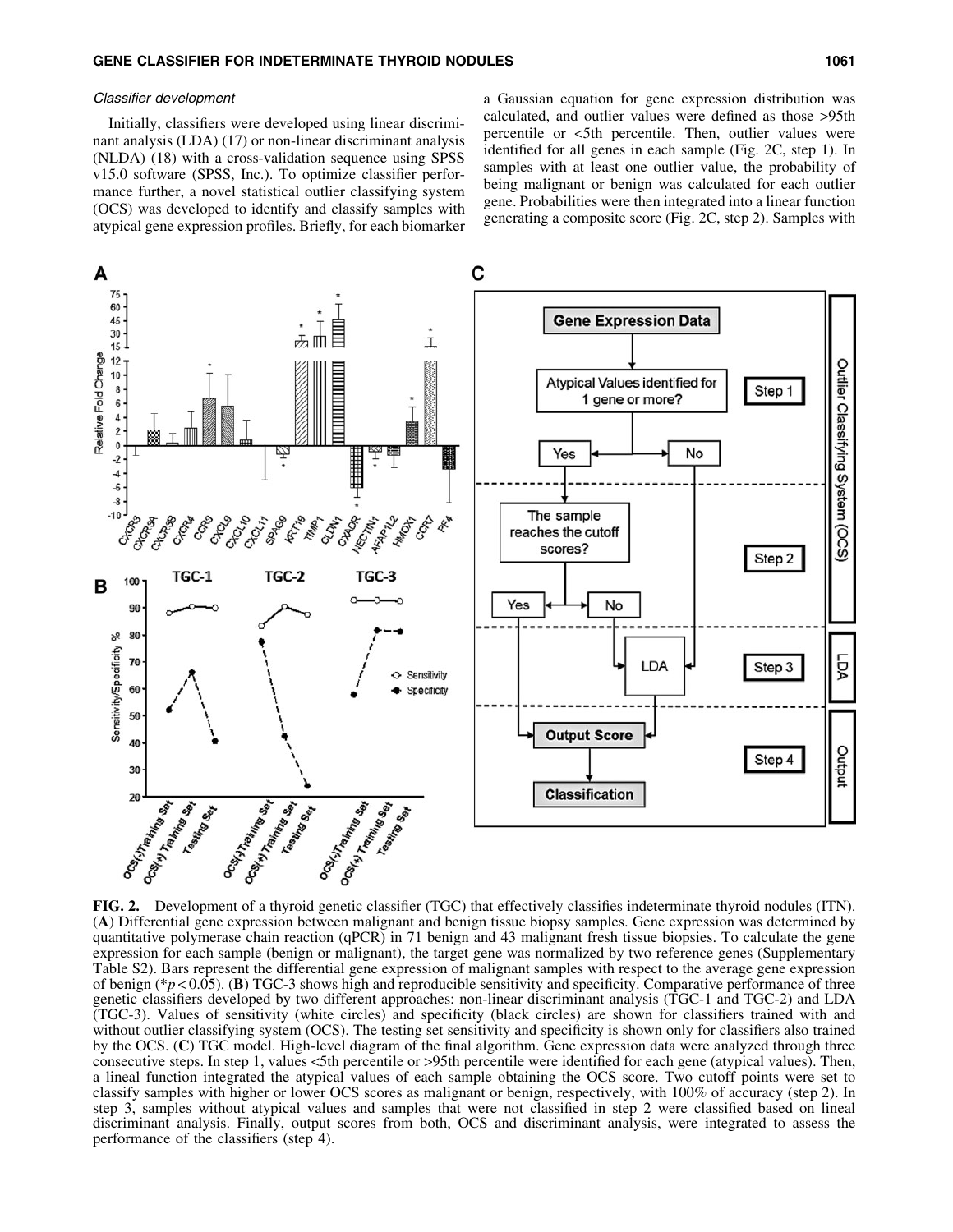composite scores greater than defined cutoff values were classified as malignant or benign with 100% accuracy (Fig. 2C, step 2). Samples with no outlier values (step 1) or with a composite score not classified by OCS (step 2) followed the discriminant analysis classification process (Fig. 2C, step 3). Thus, the OCS and discriminant analysis approaches were sequentially combined in a final algorithm, as shown in Figure 2C.

## Statistical analysis

Collected data were organized in Microsoft<sup>®</sup> Office Excel 2011 v14.0, and plotted in GraphPad v5.0 (GraphPad Software, Inc.). For tissue biopsies, gene expression was analyzed by Pfaffl's method (19,20). Sensitivity, specificity, PPV, NPV, positive likelihood ratio (LR+), negative likelihood ratio (LR–), and the area under the curve (AUC) were estimated by receiver operating characteristic (ROC) curves. Multiple comparison tests were performed using Tukey's range test. Significant differential expression was estimated by Wilcoxon's signed-rank test. Significant *p*-values were set <0.05. All statistical analysis was performed using SPSS v15.0 software.

## Results

# TGC effectively classifies thyroid nodules in tissue biopsies

The expression level of 18 genes was determined by qPCR in a broad spectrum of histopathological categories of 114 tissue biopsies (Supplementary Table S3). By Pfaffl's analysis, six genes (*CCR3*, *KRT19*, *TIMP1*, *CLDN1*, *HMOX1*, and *CCR7*) were significantly overexpressed ( *p* < 0.05), while three genes (*SPAG9*, *CXADR*, and *NECTIN1*) were significantly underexpressed with respect to benign ( $p < 0.05$ ; Fig. 2A). The diagnostic performance of each gene is shown in Supplementary Table S4. No single gene reached the minimum required performance to classify thyroid nodules properly as malignant or benign. However, *KRT19*, *TIMP1*, and *CLDN1* showed the greatest relative fold change of gene expression (Fig. 2A) and the best diagnostic performance (AUC >0.80; Supplementary Table S4). Thus, a classifier using these genes was developed by non-stepwise LDA, reaching a sensitivity of 88% [confidence interval (CI) 74– 96%], specificity of 39% [CI 28–52%], and AUC of 0.85 [CI 0.76–0.90]. Classifier performance was similar to that observed for each individual gene (corrected *p*-value >0.05; Supplementary Fig. 1A). Considering that synergistic performance was not observed for these three genes, a close correlation between them was hypothesized. In fact, Spearman's test showed that *KRT19*, *TIMP1*, and *CLDN1* are significantly correlated ( $p < 0.01$ ; Supplementary Fig. S1B, C, and D), suggesting that they correctly and incorrectly identified malignancy in the same cases. In the same discovery cohort but using all 18 genes, three additional gene classifiers were developed by NLDA (TGC-1, TGC-2) and stepwise-LDA (TGC-3). TGC-1 (*CXCR3*, *CLDN1*, *CCR7*, and *TIMP1*) and TGC-2 (*CXADR*, *CLDN1*, *HMOX1*, and *CCR3*) reached a sensitivity of 88% and 84%, and a specificity of 52% and 77%, respectively (Fig. 2B). TGC-3 (*CLDN1*, *AFAP1L2*, *CXADR*, *HMOX1*, *CXCR3*, and *CXCL10*) achieved a sensitivity of 93% [CI 80–98%] and a specificity of 58% (CI 45–69%] (Fig. 2B).

Although TGC-1, TGC-2, and TGC-3 provided improved sensitivity and specificity, they did not achieve the appropriate performance to be clinically useful. This could be explained, in part, by a broad distribution of gene expression data. In fact, analysis of the data revealed that expression values for at least one or more genes were outliers (i.e., >95th percentile or <5th percentile) in approximately 55% of samples. To address data dispersion, a statistical OCS was developed to identify outlier gene expression and assign the probability of the sample being benign or malignant for each gene. Then, probabilities were integrated into a linear function, generating a composite score (Fig. 2C, steps 1 and 2). Cutoff scores were set sufficiently conservative in order to assure that samples that met OCS criteria were classified with 100% accuracy. Considering that OCS identified and correctly classified samples with outlier expression profiles, it was hypothesized that a TGC developed by combining OCS and discriminant analysis in a two-step process could improve the diagnostic performance of TGCs. Therefore, samples not identified as outliers by OCS were used to train classifiers by NLDA or LDA in a second step (Fig. 2C, step 3). Overall, the OCS improved classifier performance with a significant increase of specificity in TGCs 1 and 3, reaching 66% and 81%, respectively (Fig. 2B). The performance of TGCs was tested in an independent cohort of 139 tissue biopsies. Only the TGC-3, augmented by four additional genes following the OCS analysis including *CCR3*, *KRT19*, *TIMP1*, and *CCR7*, showed a clinically acceptable performance, with a sensitivity of 93% [CI 80–98%] and a specificity of 81% [CI 72–88%] (Fig. 2B). Based on these results, a combined approach of OCS and stepwise-LDA was selected as the definitive development strategy to define the final algorithm (Fig. 2C).

## An IVD-TGC effectively classifies ITN in FNA samples

A prototype multiplexed qPCR-IVD classifier (IVD-TGC) was developed based on the 10-gene signature and the combined OCS/stepwise-LDA approach used in TGC-3. A total of 1056 FNA samples were collected from a prospective multicenter cohort. A training set was built by randomly selecting 45 non-indeterminate cases and randomly assigning 24 indeterminate cases. The remaining 67 indeterminate cases were used as the independent statistical validation set (Fig. 1). Details of both cohorts are described in Table 1. In the training set, the diagnostic performance achieved an AUC of 0.99 [CI 0.97–1.00], a sensitivity of 93% [CI 74–99%], a specificity of 91% [CI 77–97%], a LR+ of 9.72 [CI 3.81– 24.85], and a LR– of 0.08 [CI 0.02–0.31] (Table 2). The PPV and NPV were 86% [CI 67–96%] and 95% [CI 82–99%], respectively. The OCS step correctly classified two malignant and eight benign samples, representing 15% of the cohort (Fig. 3). In the statistical validation set, the IVD-TGC reproduced its performance, showing an AUC of 0.97 [CI 0.93–1.00], a sensitivity of 96% [CI 75–99%], a specificity 87% [CI 75–95%], a LR+ of 7.16 [CI 3.38–15.16], and a LR– of 0.05 [CI 0.01–0.36] (Table 2), The PPV and NPV were 78% [CI 57–90%] and 98% [CI 85–100%], respectively. The OCS step classified two malignant and five benign samples, representing 10% of the cohort (Fig. 3).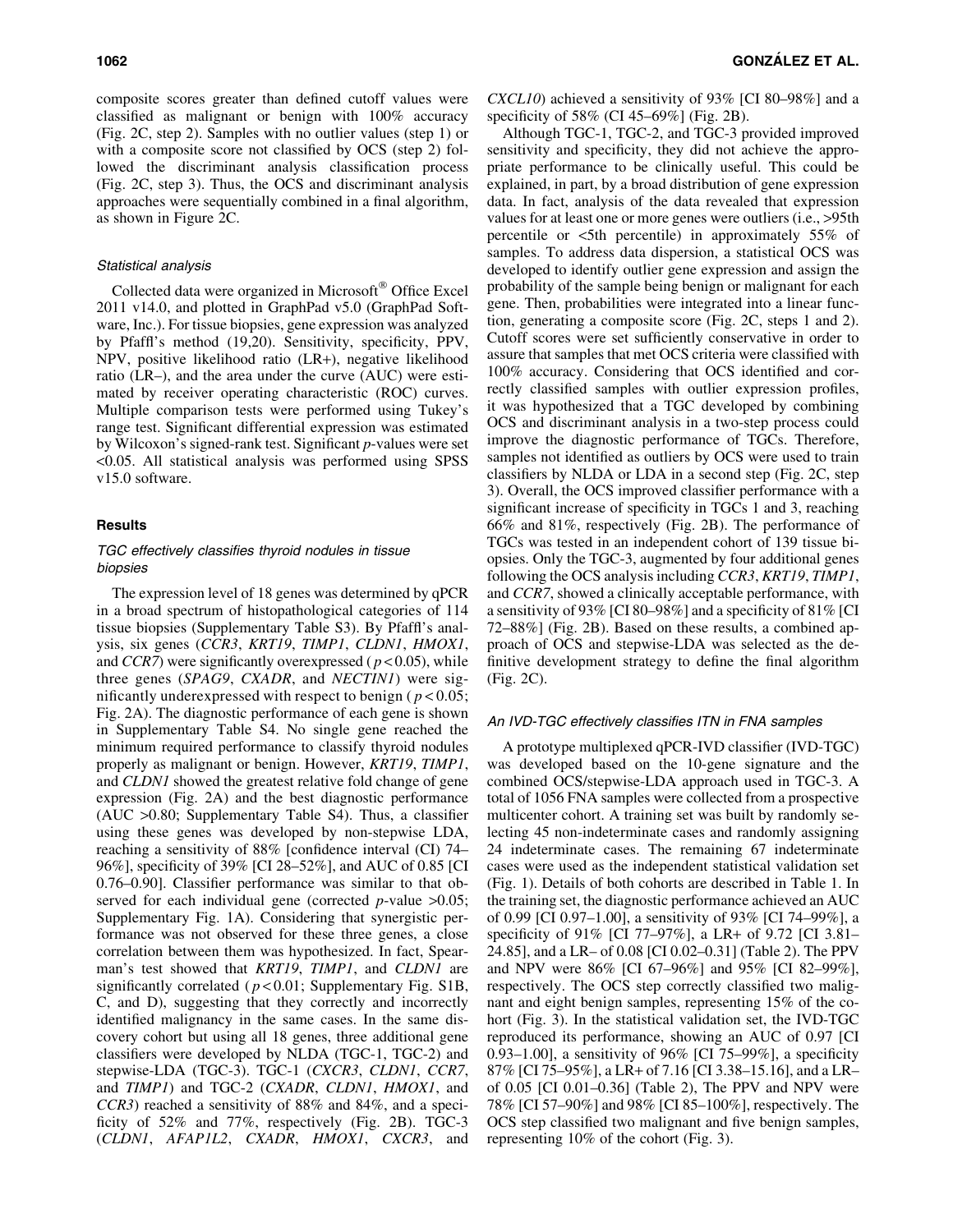|                             | Training set                |                 |                    |                                           |              | <i>Statistical validation set</i> |             |              |         |
|-----------------------------|-----------------------------|-----------------|--------------------|-------------------------------------------|--------------|-----------------------------------|-------------|--------------|---------|
| Bethesda category           | II                          | Ш               | IV                 | $V-VI$                                    | Total        | Ш                                 | IV          | <b>Total</b> | p-Value |
| Proportion of indeterminate |                             |                 |                    |                                           | 24 $(35%)$   |                                   |             | 67 $(100\%)$ |         |
| samples                     |                             |                 |                    |                                           |              |                                   |             |              |         |
| <b>Benign</b>               | 30 (71\%) 7 (17\%) 5 (12\%) |                 |                    |                                           | 42           | 14 $(31\%)$                       | 31 $(69\%)$ | 45           | n.s.    |
| Follicular hyperplasia      | 5(17%)                      | 2(29%)          | $0(0\%)$           |                                           | 7(17%)       | 4 $(29%)$                         | 15 (48%)    | 19 (42%)     |         |
| Colloid nodule              | 18 (60%) 0 (0%)             |                 | $0(0\%)$           |                                           | 18 (43%)     | $0(0\%)$                          | $0(0\%)$    | $0(0\%)$     |         |
| Adenomatoid hyperplasia     | $0(0\%)$                    |                 | $3(43\%)$ 1 (20%)  |                                           | $4(10\%)$    | 1(7%)                             | 3 $(10\%)$  | 4(9%)        |         |
| Chronic thyroiditis         | 7(23%)                      | $0(0\%)$        | $0(0\%)$           |                                           | 7(17%)       | 3(21%)                            | 2(6%)       | 5(11%)       |         |
| Follicular adenoma          | $0(0\%)$                    |                 | $1(14\%)$ 3 (60%)  |                                           | 4 $(10\%)$   | 5(36%)                            | 10(32%)     | 15(33%)      |         |
| Hürthle cell adenoma        | $0(0\%)$                    |                 | $1(14\%)$ 1 (20\%) |                                           | 2(5%)        | 1(7%)                             | 1(3%)       | 2 $(4%)$     |         |
| <b>Malignant</b>            |                             |                 |                    | $3(11\%)$ 9 (33\%) 15 (56\%)              | 27           | 5(23%)                            | 17(77%)     | 22           | n.s.    |
| <b>Papillary thyroid</b>    |                             |                 |                    |                                           |              |                                   |             |              |         |
| carcinoma                   |                             |                 |                    |                                           |              |                                   |             |              |         |
| Usual type                  |                             |                 |                    | $1(33\%)$ $1(11\%)$ $11(73\%)$ $13(48\%)$ |              | $2(40\%)$                         | 4 $(24%)$   | 6(27%)       |         |
| Follicular variant          |                             | $2(67%)$ 2(22%) |                    | 1 $(7%)$                                  | 5(19%)       | 2 $(40\%)$                        | 5(29%)      | 7(32%)       |         |
| Hürthle cell variant        |                             | $0(0\%)$        | $1(11\%)$          | $3(20\%)$                                 | 4(15%)       | $0(0\%)$                          | 1(6%)       | 1(5%)        |         |
| <b>Follicular thyroid</b>   |                             |                 |                    |                                           |              |                                   |             |              |         |
| carcinoma                   |                             |                 |                    |                                           |              |                                   |             |              |         |
| Microinvasive               |                             | $0(0\%)$        | 3(33%)             | $0(0\%)$                                  | $3(11\%)$    | $0(0\%)$                          | 3(18%)      | 3(14%)       |         |
|                             |                             | $0(0\%)$        |                    | $0(0\%)$                                  |              | $1(20\%)$                         |             |              |         |
| Widely invasive             |                             |                 | 2(22%)             |                                           | 2(7%)        |                                   | 2(12%)      | 3(14%)       |         |
| <b>Medullary thyroid</b>    |                             | $0(0\%)$        | $0(0\%)$           | $0(0\%)$                                  | $0(0\%)$     | $0(0\%)$                          | 2(12%)      | 2(9%)        |         |
| carcinoma                   |                             |                 |                    |                                           |              |                                   |             |              |         |
| Total<br>Cancer prevalence  |                             |                 |                    |                                           | 69<br>$39\%$ |                                   |             | 67<br>33%    | n.s.    |

Table 1. Clinical Truth of Fine-Needle Aspiration Biopsies

n.s., not significant.

# IVD-TGC reaches high theoretical diagnostic performance in a broad cancer prevalence range

## Discussion

The predictive values of the IVD-TGC were estimated using Bayes' theorem. The NPV and PPV of the classifier were compared with commercially available molecular tests for indeterminate cytology (e.g., Afirma, ThyGenX/ThyraMIR, ThyroSeqv2, and RosettaGX Reveal; Fig. 4). In this analysis, the performance of prototype studies for each test was considered, as reported in the literature (9,11,13,14). In a cancer prevalence range for indeterminate cytologies of 20– 40%, which is reported in most clinical centers, a 95% NPV was set to rule out malignancy, with a maximum residual risk of cancer of 5%, associated with benign cytology (6). The predicted NPV remained >95% for RosettaGX Reveal and the IVD-TGC (Fig. 4A), while the PPV was >80% only for ThyroSeq v2 (Fig. 4B).

In the United States, new emerging molecular tests able to improve the nature of ITN have gained adoption, helping to identify patients who could avoid surgery (10,12–14,21). This has been supported by the new 2015 American Thyroid Association guidelines, which have recommended considering molecular testing in patients with Bethesda III and IV cytologies (6). Accumulating evidence is showing clinical utility and cost-effectiveness for these assays (7,15,22), suggesting that the demand for molecular testing will increase. However, given the limited access of patients to centralized testing systems outside the United States, diagnostic surgery continues to be the most frequent approach in the rest of the world. To address this problem, the objective was to develop a high-performance diagnostic prototype assay for ITN, such that its technical complexity would allow

|                           |       | FNAB training set | FNAB statistical validation set |                  |  |
|---------------------------|-------|-------------------|---------------------------------|------------------|--|
| Statistical parameter     | Value |                   | Value                           | CI               |  |
| Cancer prevalence         | 39%   | $[28 - 52\%]$     | 33%                             | $[22 - 45\%]$    |  |
| Area under the ROC        | 0.99  | $[0.97 - 1.00]$   | 0.97                            | $[0.93 - 1.00]$  |  |
| Sensitivity               | 93%   | $[74 - 99\%]$     | 96%                             | $[75 - 99\%]$    |  |
| Specificity               | 91%   | $[77 - 97\%]$     | 87%                             | $[73 - 95\%]$    |  |
| Positive likelihood ratio | 9.72  | $[3.81 - 24.85]$  | 7.16                            | $[3.38 - 15.16]$ |  |
| Negative likelihood ratio | 0.08  | $[0.02 - 0.31]$   | 0.05                            | $[0.01 - 0.36]$  |  |
| Positive predictive value | 86%   | $[67 - 96\%]$     | 78%                             | $[57 - 90\%]$    |  |
| Negative predictive value | 95%   | 182 – 99%1        | 98%                             | $[85 - 100\%]$   |  |

Table 2. Statistical Performance of IVD-TGC

IVD-TGC, *in vitro* diagnostic thyroid genetic classifier; FNAB, fine-needle aspiration biopsy; CI, confidence interval; ROC, receiver operating characteristic curve.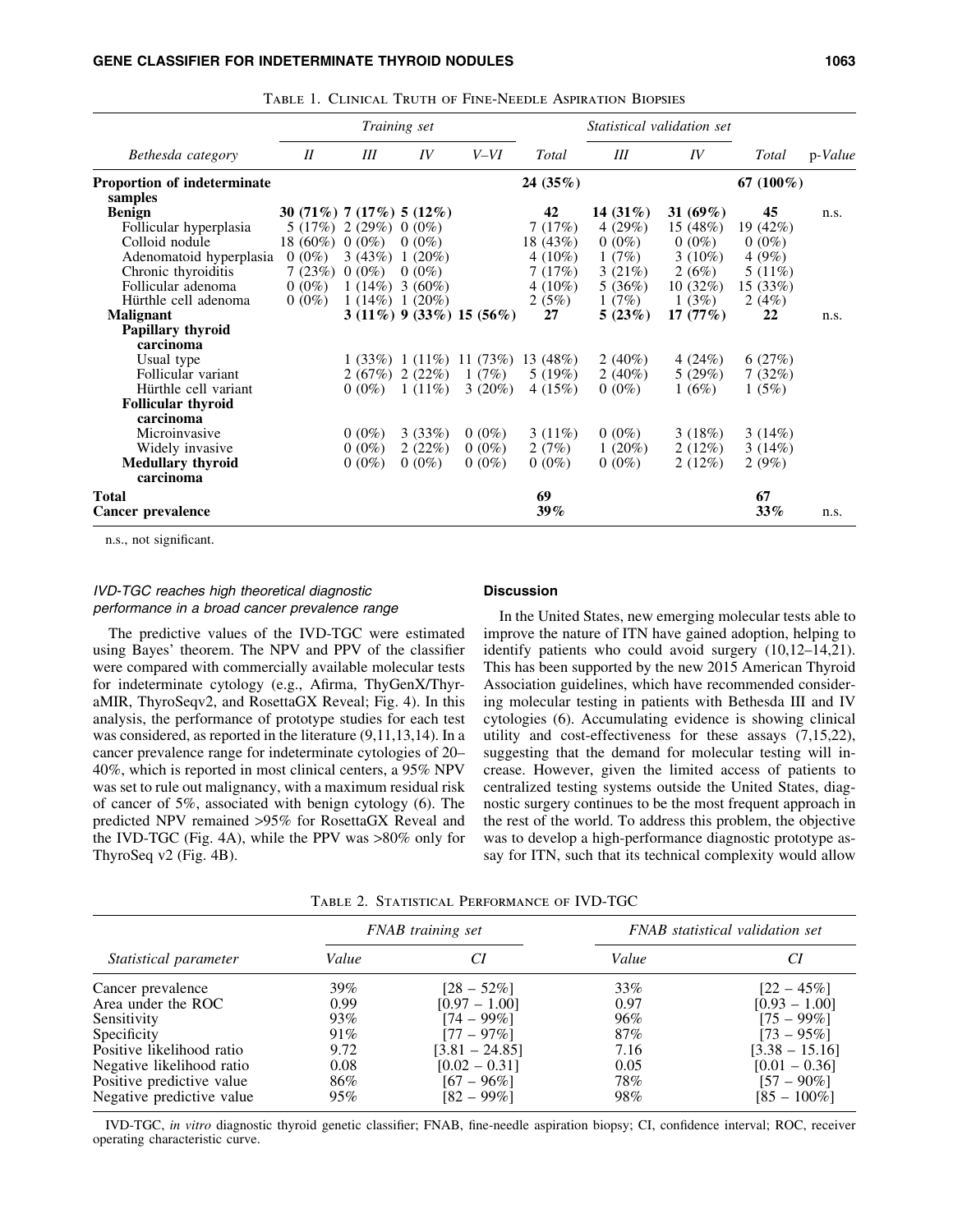

FIG. 3. TGC effectively classifies ITN fine-needle aspiration (FNA) biopsy samples. Dispersion graph of TGC scores from FNA training and statistical validation sets. Cutoff score to classify samples as malignant or benign was 0.32. The OCS classified samples with TGC score of 1 as malignant and samples with TGC score of 0 as benign.

its use as an IVD in reference laboratories. This study reports a new 10-gene TGC based on a multiplexed qPCR design, which accurately classifies thyroid nodules, providing optimal performance for both strategies (i.e., to rule in and rule out a malignancy) in samples with an indeterminate thyroid cytology. The achieved performance and prototype configuration sets the basis for an IVD test, which may provide a future solution for ITN diagnosis in reference laboratories.

To account for most frequent cell subtypes observed in FNA samples, a variety of epithelial and inflammatory biomarkers were chosen, which have previously shown a differential expression between benign and malignant thyroid nodules (23–25). When the diagnostic performance of each individual gene was analyzed, three predominantly epithelial biomarkers showed AUCs >0.80 (*KRT19*, *TIMP1*, and *CLDN1*). However, combining them in a classifier did not significantly improve the AUC, which may be explained by a close biological relationship between them, as shown by the finding of a high statistical gene expression correlation (Supplementary Fig. S1). When classifiers were trained with all 18 genes, including epithelial and inflammatory markers, an improvement in sensitivity and specificity was observed (Fig. 2B). It is likely that the inclusion of inflammatory biomarkers representing a broader spectrum of cell types significantly improved the discrimination between malignant and benign thyroid nodules, although the individual AUC of several genes was low. This highlights that the use of highperforming biomarkers (epithelial) alone is insufficient to reach optimal diagnostic performance, and including apparently poor-performing biomarkers (mostly inflammatory) seems to be key for correct ITN classification. Consistently, previous gene classifiers have been reported to include a combination of both epithelial and inflammatory biomarkers, where poorly performing genes may help to recognize stromal or inflammatory patterns of cell populations associated with different histopathology subtypes (11,26,27).



FIG. 4. Bayes' theorem analysis shows a high theoretical performance of the *in vitro* diagnostic (IVD) TGC. Expected predictive performance of the IVD-TGC and other genetic classifiers (Afirma, ThyGenX/ThyraMIR, ThyroSeq v2, and RosettaGX Reveal) was assessed in a broad cancer prevalence considering the sensitivity and specificity reported in the prototype studies. (A) Estimated negative predictive value (NPV) for IVD-TGC and other molecular tests. A NPV of 95% was set as the minimum value to rule out malignancy. (B) Estimated positive predictive value for IVD-TGC and other molecular tests.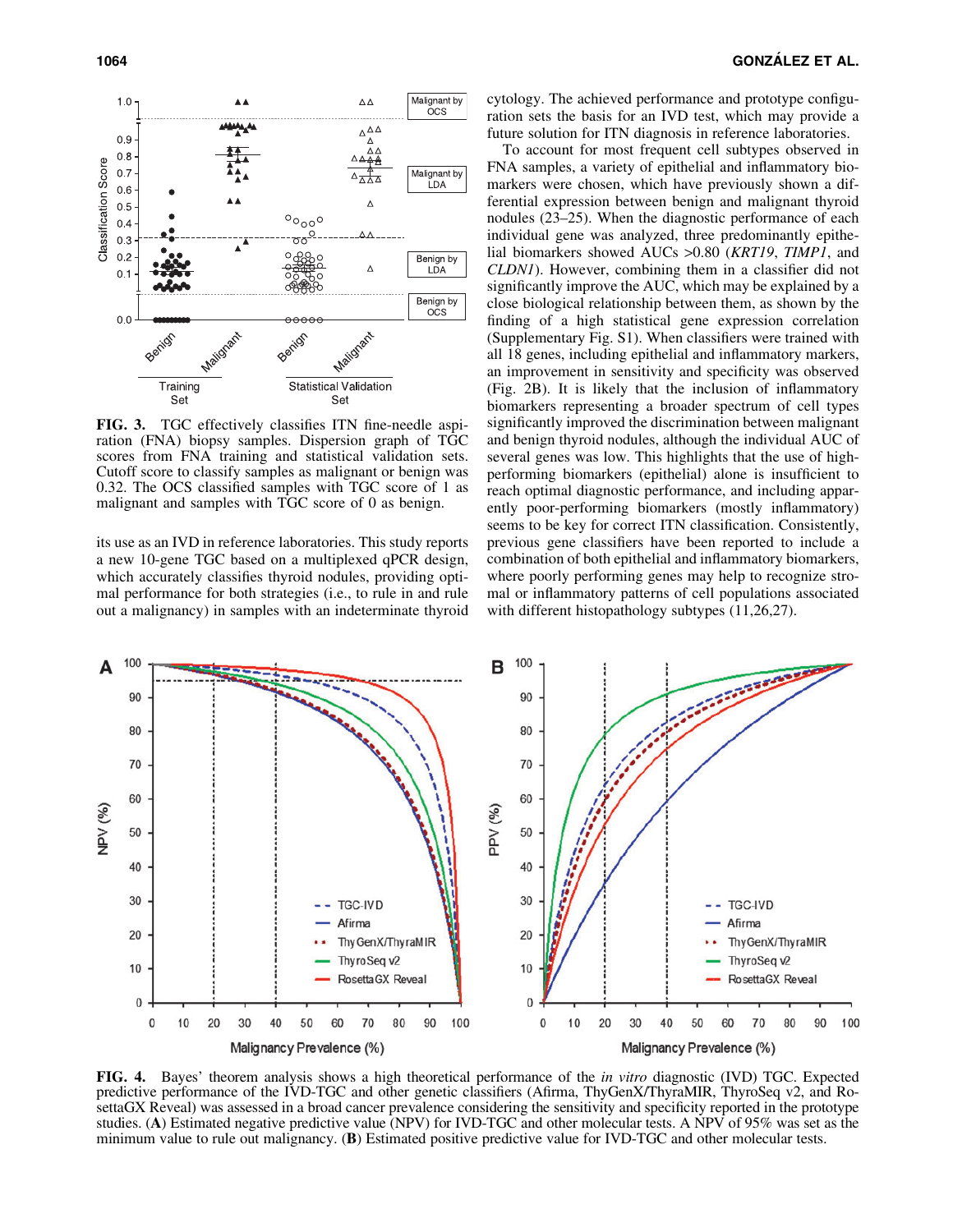## GENE CLASSIFIER FOR INDETERMINATE THYROID NODULES 1065 1065

Despite the improved sensitivity observed in classifiers trained with all genes, the classifiers trained by two classical approaches (LDA and NLDA) in a stepwise sequence did not reach the target specificity (80%) recommended for molecular diagnosis of ITN (6). Further detailed analysis of the data showed that almost two thirds of patient samples had at least one gene with an expression value of more than two standard deviations, suggesting that data dispersion might have reduced the performance of the classifier. To address this issue, a new statistical method was developed that would identify and classify samples with outlier gene expression profiles with 100% accuracy (OCS). Remarkably, by adding this new step to the algorithm, a significant improvement of performance was observed in specificity of at least two classifiers. In addition, it is noteworthy that the OCS identified 11% of benign cases in the statistical validation set, confirming its utility in classifying true negative samples, thereby improving specificity. However, only one classifier (TGC-3), developed by LDA, showed consistent OCS improvement of specificity, while classifiers generated by NLDA did not provide reproducible performance. This may be explained by the complex non-linear equations generated by NLDA, which may increase the risk of classifier overfitting in the training set. Wylie *et al*. have reported that a simple linear equation for a miRNA classifier is more robust and presents lower error rates than more complex equations developed by other machine learning approaches (12). Thus, the present findings indicate that the proper classification of outlier samples improves specificity, and that a simple equation generated by LDA contributes to the robustness of the algorithm.

Currently, there are few validated multianalyte tests in IVD format in oncology, given the challenge of rigorous controls required to guarantee simultaneous reproducibility of multiple analytes. Further, the algorithm is considered a separate medical device, requiring significant independent validation for Food and Drug Administration clearance. To the best of the authors' knowledge, no clinically useful IVD has been reported for the diagnosis of ITN. For breast cancer, Endopredict is an eight-gene qPCR classifier in IVD format, successfully validated in both analytical and clinical studies (28,29). In addition, Endopredict has shown 100% reproducibility among seven laboratories, providing evidence that multi-analyte-qPCR gene expression IVD tests can be a reliable system for more complex IVD testing in oncology (29). In this study, the best classifier generated with fresh tissue samples was used as a guide to develop a prototype test with the basic features of a qPCR IVD assay. This was achieved by using highly specific and sensitive Taqman multiplexed amplification of target sequences, together with two reference genes, which allowed the number of reactions to be reduced and the normalization of the biomarker expression levels to be optimized. This assay configuration was used to analyze a set of 136 FNA samples obtained from a prospective multicenter study (Fig. 1), showing an excellent and consistent performance in the statistical validation set, even surpassing the observed in tissue biopsies (Table 2).

Predictive values of molecular classifiers depend on the prevalence of malignancy. Thus, the recommendation is to interpret these tests in light of the reported cancer prevalence in each institution (30,31). Bayes' theorem analysis showed that the TGC-IVD would theoretically perform optimally as a rule-in/rule-out test in a cancer prevalence range of 20–40%. Therefore, data from the TGC-IVD could potentially result in a reduced number of unnecessary surgeries when the test result is negative and could be used to support surgery in the case of a positive result. Given the strong dependency between the clinical utility of classifiers and the prevalence of malignancy in ITN, it is necessary to consider the recent reclassification of non-invasive encapsulated follicular variant of papillary thyroid carcinoma as non-invasive follicular thyroid neoplasm with papillary-like nuclear features (NIFTP) (32). Since there is a high frequency of follicular variant cancers in ITN, reclassification to NIFTP would reduce the prevalence of malignancy in indeterminate FNAs, which in turn would affect the predictive performance of available diagnostic tests. Although NIFTP are low-risk lesions, the NIFTP cases of the training set were considered as malignant in order to develop the classifier, since this reclassification was suggested after the study had concluded. However, further genetic profiling may allow this histological subtype to be accurately predicted.

In summary, this study reports a novel test that accurately classifies ITN in a prototype IVD format. This was possible by utilizing an optimized machine learning approach that identified a small gene signature able to classify ITN accurately. In addition, the data highlight the importance of including biomarkers found in a wide range of thyroid nodules, and of addressing gene expression variability (outliers) for establishing accurate diagnoses. Although the data are encouraging, two ongoing independent multicenter clinical validity trials in a large set of indeterminate samples should further determine the clinical performance of this assay. The clinical validation of the TGC-IVD could potentially help clinicians and patients to have access to a widely available test that accurately identifies benign and malignant thyroid nodules, thereby helping to reduce the rate of unnecessary diagnostic surgeries in patients with ITN.

## Acknowledgments

We thank Drs. Bryan McIver, Pablo Valderrabano, and Chris Holsinger for their helpful and valuable comments of this study. This work was supported by the Biomedical Research Consortium (grant no. 13CTI-21526P2 and CORFO 14IEAT-28672).

#### Author Disclosure Statement

N.M., M.B., G.M., and E.B. are employed by GeneproDX. H.E.G. owns shares at GeneproDX. H.E.G., J.R.M., and S.V. are inventors of Patent WO2014085434 A1. No competing financial interests exist for the remaining authors.

## References

- 1. Sipos JA, Mazzaferri EL 2010 Thyroid cancer epidemiology and prognostic variables. Clin Oncol (R Coll Radiol) 22:395–404.
- 2. Pellegriti G, Frasca F, Regalbuto C, Squatrito S, Vigneri R 2013 Worldwide increasing incidence of thyroid cancer: update on epidemiology and risk factors. J Cancer Epidemiol 2013:965212.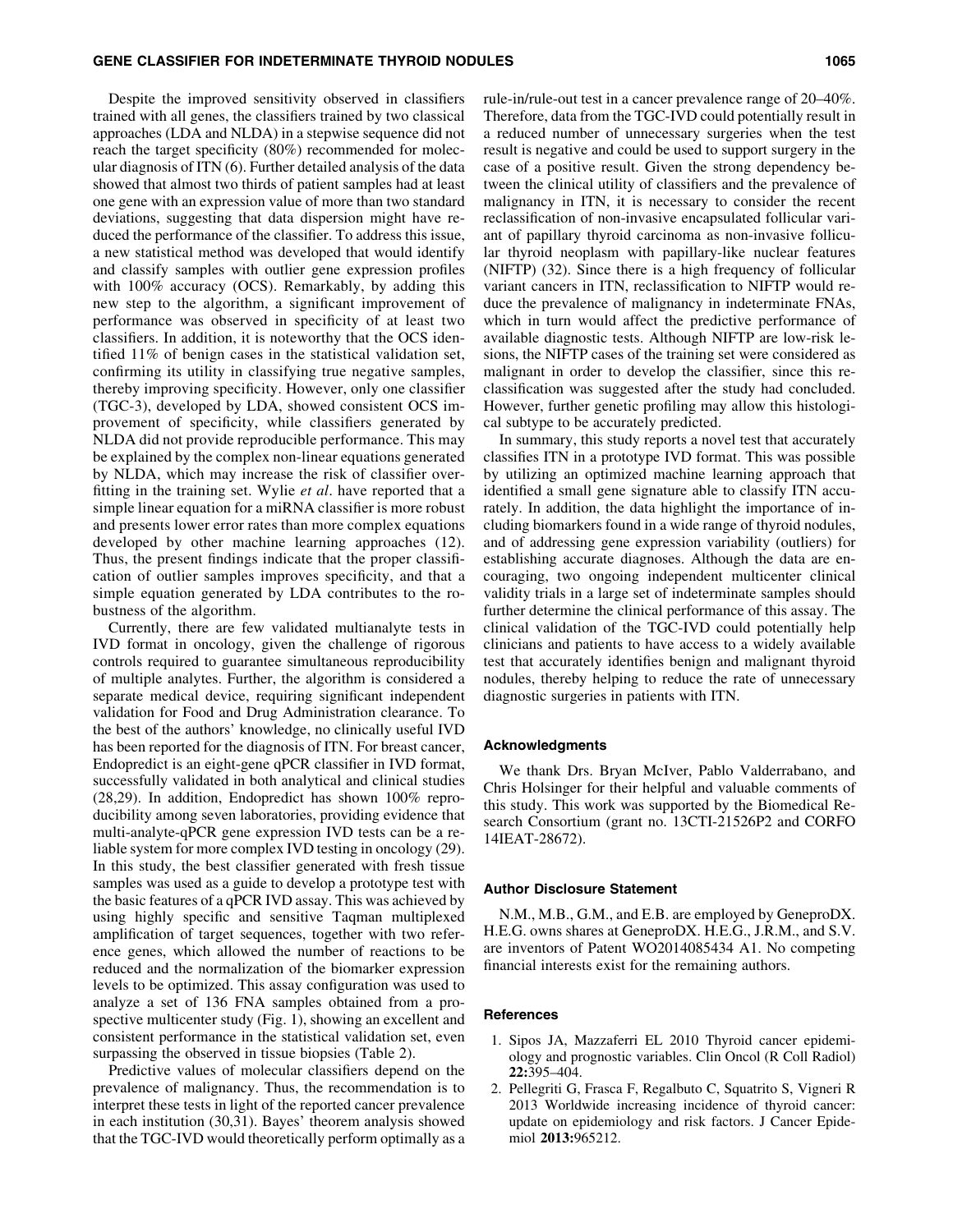- 3. Davies L, Welch HG 2014 Current thyroid cancer trends in the United States. JAMA Otolaryngol Head Neck Surg 140:317–322.
- 4. Sosa JA, Hanna JW, Robinson KA, Lanman RB 2013 Increases in thyroid nodule fine-needle aspirations, operations, and diagnoses of thyroid cancer in the United States. Surgery 154:1420–1426; discussion 1426–1427.
- 5. Faquin WC, Bongiovanni M, Sadow PM 2011 Update in thyroid fine needle aspiration. Endocr Pathol 22:178–183.
- 6. Haugen BRM, Alexander EK, Bible KC, Doherty G, Mandel SJ, Nikiforov YE, Pacini F, Randolph G, Sawka A, Schlumberger M, Schuff KG, Sherman SI, Sosa JA, Steward D, Tuttle RMM, Wartofsky L 2016 2015 American Thyroid Association management guidelines for adult patients with thyroid nodules and differentiated thyroid cancer. Thyroid 26:1–133.
- 7. Nishino M 2016 Molecular cytopathology for thyroid nodules: a review of methodology and test performance. Cancer Cytopathol 124:14–27.
- 8. Nikiforova MN, Wald AI, Roy S, Durso MB, Nikiforov YE 2013 Targeted next-generation sequencing panel (ThyroSeq) for detection of mutations in thyroid cancer. J Clin Endocrinol Metab 98:E1852–1860.
- 9. Bar D, Yanai GL, Goren Y, Shtabsky A, Zubkov A, Morgenstern S, Strenov Y, Feinmesser M, Kravtsov V, Leon ME, Granstrem O, Vorobyov S, Hajdúch M, Vanden-Busshce C, Ashkenaz K, Sanden M, Mitchell H, Noller M, Dromi N, Tabak S, Kadosh E, Meiri E 2015 MicroRNAbased diagnostic assay for accurate thyroid nodule classification. Presented at the 15th International Thyroid Congress (ITC) and 85th Annual Meeting of the American Thyroid Association (ATA), Orlando, FL.
- 10. Alexander EK, Kennedy GC, Baloch ZW, Cibas ES, Chudova D, Diggans J, Friedman L, Kloos RT, LiVolsi VA, Mandel SJ, Raab SS, Rosai J, Steward DL, Walsh PS, Wilde JI, Zeiger MA, Lanman RB, Haugen BR 2012 Preoperative diagnosis of benign thyroid nodules with indeterminate cytology. New Engl J Med 367:705–715.
- 11. Chudova D, Wilde JI, Wang ET, Wang H, Rabbee N, Egidio CM, Reynolds J, Tom E, Pagan M, Rigl CT, Friedman L, Wang CC, Lanman RB, Zeiger M, Kebebew E, Rosai J, Fellegara G, LiVolsi VA, Kennedy GC 2010 Molecular classification of thyroid nodules using highdimensionality genomic data. J Clin Endocrinol Metab 95:5296–5304.
- 12. Wylie D, Beaudenon-Huibregtse S, Haynes BC, Giordano TJ, Labourier E 2016 Molecular classification of thyroid lesions by combined testing for miRNA gene expression and somatic gene alterations. J Pathol Clin Rese 2:93– 103.
- 13. Labourier E, Shifrin A, Busseniers AE, Lupo MA, Manganelli ML, Andruss B, Wylie D, Beaudenon-Huibregtse S 2015 Molecular testing for miRNA, mRNA, and DNA on fine-needle aspiration improves the preoperative diagnosis of thyroid nodules with indeterminate cytology. J Clin Endocrinol Metab 100:2743–2750.
- 14. Nikiforov YE, Carty SE, Chiosea SI, Coyne C, Duvvuri U, Ferris RL, Gooding WE, Hodak SP, LeBeau SO, Ohori NP, Seethala RR, Tublin ME, Yip L, Nikiforova MN 2014 Highly accurate diagnosis of cancer in thyroid nodules with follicular neoplasm/suspicious for a follicular neoplasm cytology by ThyroSeq v2 next-generation sequencing assay. Cancer 120:3627–3634.
- 15. Labourier E 2016 Utility and cost-effectiveness of molecular testing in thyroid nodules with indeterminate cytology. Clin Endocrinol  $(Oxf)$  85:624–631.
- 16. Lemeshow S, Hosmer DW Jr, Klar J, and Lwanga SK 1990 Adequacy of Sample Size in Health Studies. John Wiley, Chichester, United Kingdom.
- 17. McLachlan G 2004 Discriminant Analysis and Statistical Pattern Recognition. John Wiley, Chichester, United Kingdom.
- 18. Melo F, Sali A 2007 Fold assessment for comparative protein structure modeling. Protein Sci 16:2412–2426.
- 19. Bustin SA, Benes V, Garson JA, Hellemans J, Huggett J, Kubista M, Mueller R, Nolan T, Pfaffl MW, Shipley GL, Vandesompele J, Wittwer CT 2009 The MIQE guidelines: minimum information for publication of quantitative realtime PCR experiments. Clin Chemi 55:611–622.
- 20. Pfaffl MW 2001 A new mathematical model for relative quantification in real-time RT-PCR. Nucleic Acids Res 29:e45.
- 21. Nikiforov YE, Carty SE, Chiosea SI, Coyne C, Duvvuri U, Ferris RL, Gooding WE, LeBeau SO, Ohori NP, Seethala RR, Tublin ME, Yip L, Nikiforova MN 2015 Impact of the multi-gene ThyroSeq next-generation sequencing assay on cancer diagnosis in thyroid nodules with atypia of undetermined significance/follicular lesion of undetermined significance cytology. Thyroid 25:1217–1223.
- 22. Najafzadeh M, Marra CA, Lynd LD, Wiseman SM 2012 Cost-effectiveness of using a molecular diagnostic test to improve preoperative diagnosis of thyroid cancer. Value Health 15:1005–1013.
- 23. Guhanandam H, Rajamani R, Noorunnisa N, Durairaj M 2016 Expression of cytokeratin-19 and thyroperoxidase in relation to morphological features in non-neoplastic and neoplastic lesions of thyroid. J Clin Diagn Res 10:EC01– 03.
- 24. Ma H, Xu S, Yan J, Zhang C, Qin S, Wang X, Li N 2014 The value of tumor markers in the diagnosis of papillary thyroid carcinoma alone and in combination. Polish J Pathol 65:202–209.
- 25. Mathur A, Weng J, Moses W, Steinberg SM, Rahbari R, Kitano M, Khanafshar E, Ljung BM, Duh QY, Clark OH, Kebebew E 2010 A prospective study evaluating the accuracy of using combined clinical factors and candidate diagnostic markers to refine the accuracy of thyroid fine needle aspiration biopsy. Surgery 148:1170–1176; discussion 1176–1177.
- 26. Gomez-Rueda H, Palacios-Corona R, Gutierrez-Hermosillo H, Trevino V 2016 A robust biomarker of differential correlations improves the diagnosis of cytologically indeterminate thyroid cancers. Int J Mol Med 37:1355–1362.
- 27. Tomei S, Marchetti I, Zavaglia K, Lessi F, Apollo A, Aretini P, Di Coscio G, Bevilacqua G, Mazzanti C 2012 A molecular computational model improves the preoperative diagnosis of thyroid nodules. BMC Cancer 12:396.
- 28. Denkert C, Kronenwett R, Schlake W, Bohmann K, Penzel R, Weber KE, Hofler H, Lehmann U, Schirmacher P, Specht K, Rudas M, Kreipe HH, Schraml P, Schlake G, Bago-Horvath Z, Tiecke F, Varga Z, Moch H, Schmidt M, Prinzler J, Kerjaschki D, Sinn BV, Muller BM, Filipits M, Petry C, Dietel M 2012 Decentral gene expression analysis for ER+/Her2– breast cancer: results of a proficiency testing program for the EndoPredict assay. Virchows Arch 460:251–259.